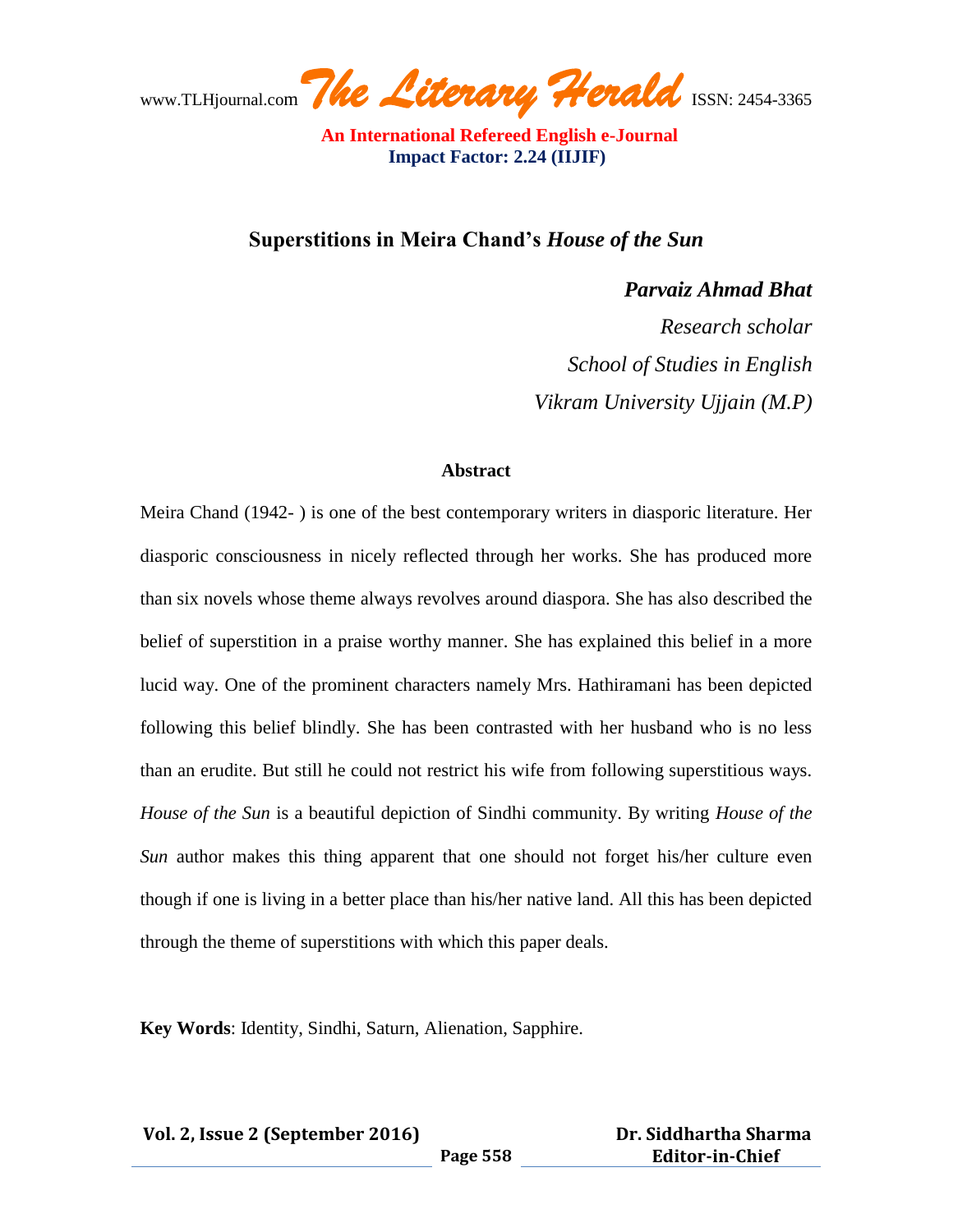www.TLHjournal.com The Literary Herald ISSN: 2454-3365

**Superstitions in Meira Chand's** *House of the Sun*

*Parvaiz Ahmad Bhat*

*Research scholar School of Studies in English Vikram University Ujjain (M.P)*

At the very outset of the novel, Meira Chand throws light on one of the prominent characters of the novel Mrs. Hathiramani, a middle-aged healthy Sindhi woman. It was afternoon in the late eighties Mrs. Hathiramani, climbed downstairs from her home on the fourth floor of Sadhbela, an apartment house in Bombay (renamed Mumbai in 1995), to visit her neighbour Bhai Sahib who was an astrologer. Bhai Sahib, was seated on the floor and examined the faded blue lines of Mrs. Hathiramani's horoscope and suddenly halted at a page that showed the phases of the sun, drawn with a flourish and had a mustached human face rounded with lotus petals. "The Sun is now Lord of the Tenth House and occupies the Ninth. In March Saturn is coming into the House of the Sun. Saturn is strong and will bring trouble," he announces. (Chand 11) A complex narrative of diaspora, nation, and identity evolved in *House of the Sun,* as the Hathiramani indeed faced a series of problems, some comic and some tragic, which pulled in their ambit other Sindhi families who migrated to India after Partition in 1947 and relocated to other countries following a chain of migrations. Through the portrayal of two generations of

**Vol. 2, Issue 2 (September 2016)**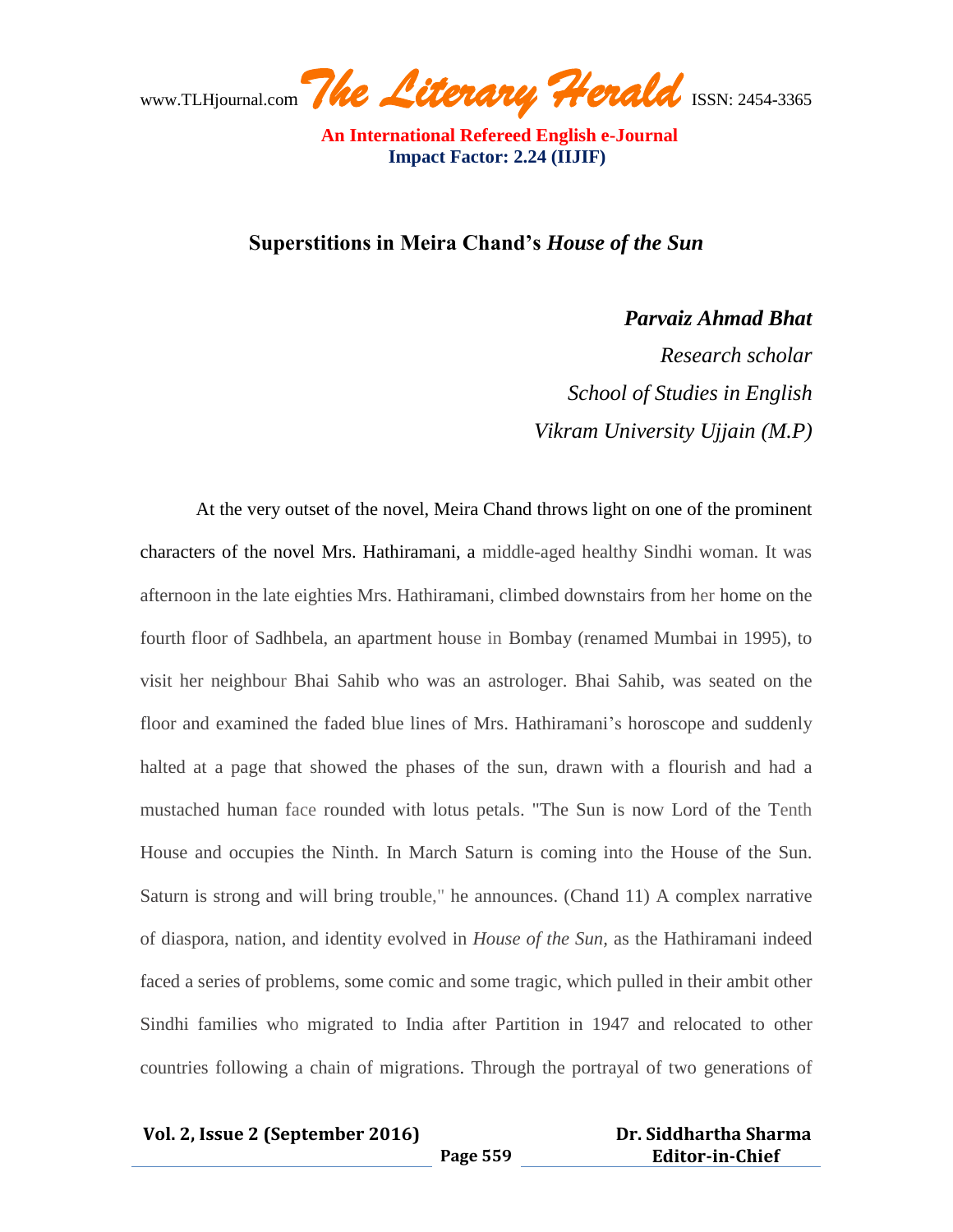www.TLHjournal.com The Literary Herald ISSN: 2454-3365

expatriate Sindhis, Meira Chand undertakes a journey through the mazes of Sindhi nationalism to the construction of subjectivity beyond the nation. As Arjun Appadurai pointed out, "[f] or those of who grew up male in the elite sectors of the postcolonial world, nationalism was our common sense and the principal justification for our ambitions, our strategies, and our sense of moral well-being". (Appadurai 158)

As Saturn moves out of the house of the Sun, the Sindhi families of Sadhbela witnessed a dowry killing, a crisis which brought them closer. Mr. Hathiramani had a cerebral attack while translating Shah Abdul Latif's *Song of the Neck lace.* During his stay in a nursing home, his wife burnt his library and his diary. Like Don Quixote he was abruptly made to leave his grandiose and absurd project. Standing in the empty room he tried to make sense of that violence, and in a flash of sudden realization he saw the absurdity of his nationalist scheme of asserting an essential Sindhi identity by excavating instances of past glory:

> Latif had not been what was needed ...the world called instead, he saw suddenly, for *The Hathiramani Newsletter.* Spread about the world were community after community of expatriate Sindhis, who knew little of their culture. It was his duty to speak to them. His heart beat violently. The purpose of the fire was clear to him now...the newsletter would go to

| Vol. 2, Issue 2 (September 2016) |          | Dr. Siddhartha Sharma  |
|----------------------------------|----------|------------------------|
|                                  | Page 560 | <b>Editor-in-Chief</b> |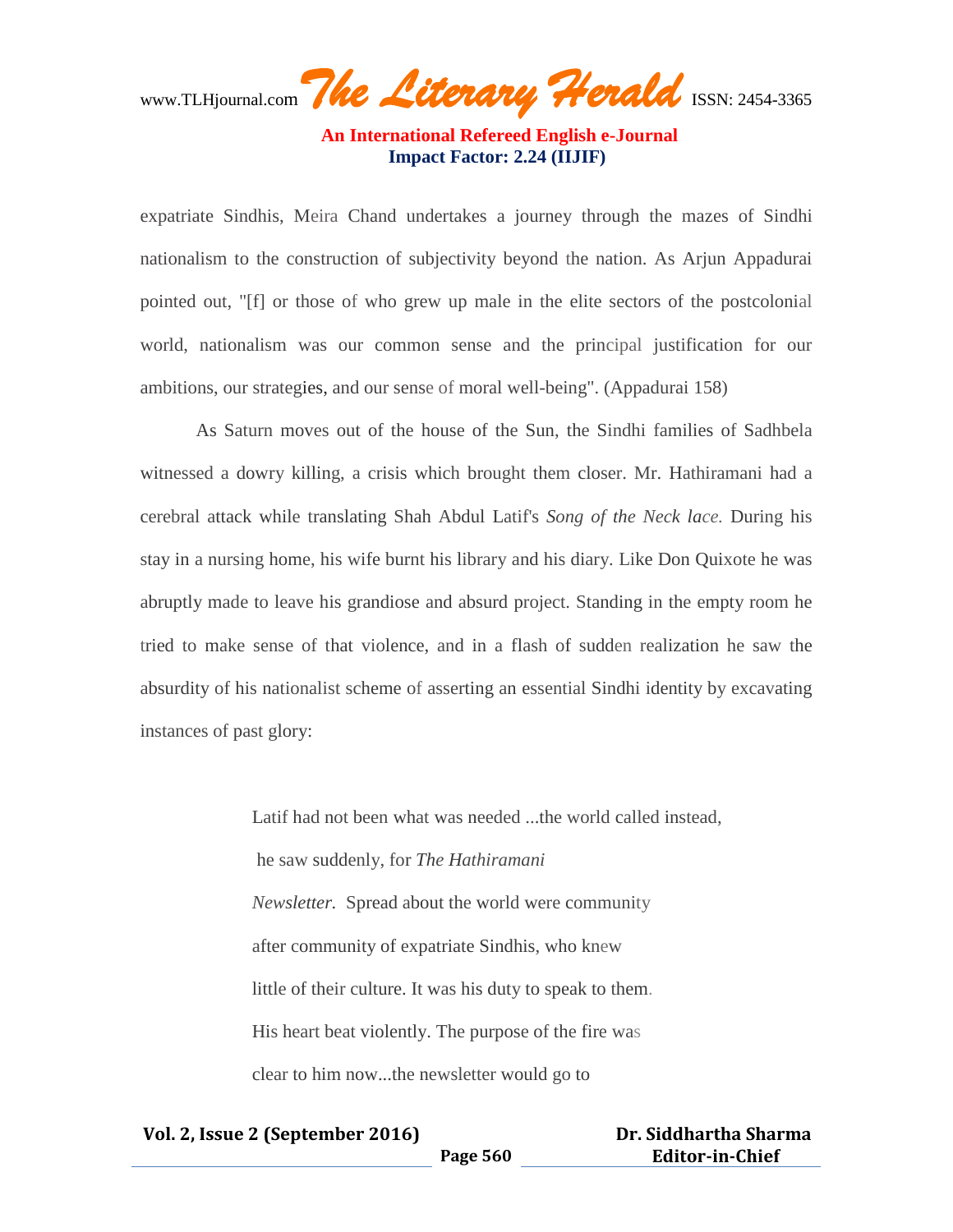www.TLHjournal.com The Literary Herald ISSN: 2454-3365

communities in Hong Kong, London, New York, Madrid, Lagos ...destinations flew through his mind, In these places were settled Sindhis for whom his newsletter would reinstate identity. (Chand 310)

There is no doubt that all the residents in Sadhbela were from Sukkur or Rohri, the towns they lived in there were from either side of a bridge across the Indus River. All those residents were Hindu refugees at the time of partition and all had fled from Sind. Their land laid to the north- west of what was once called India and these times it is known as Pakistan. The people of Sukkur were well known to display their superior wealth extravagantly; they rode about in ostentatious horse drawn carriages. While as the people of Rohri, were engaged with thrift and rickshaws, and they swore to their pure hearts and resident saints, their hospitality and their food as well. In those far off days before all, they became refugees, fled from a Muslim Sind, each town scorned the other. History, poverty and chaos very soon changed those parochial ways.

The title of the novel entitled as *House of the Sun* has got a significant importance. Many religious persons including Mrs. Hathiramani were very anxious regarding it. Mrs. Hathiramani was restless and visited many persons in order to know the things in detail. As she was an illiterate woman she always thought it as a bad omen which from her perception would destroy her home. After visiting Bhai Sahib and Mr. Bhagwandas she made her way towards Lokumal Devnani, who was called as Dada because of his age and wisdom. Mrs. Hathiramini was suggested by Lokumal Devnani,

## **Vol. 2, Issue 2 (September 2016)**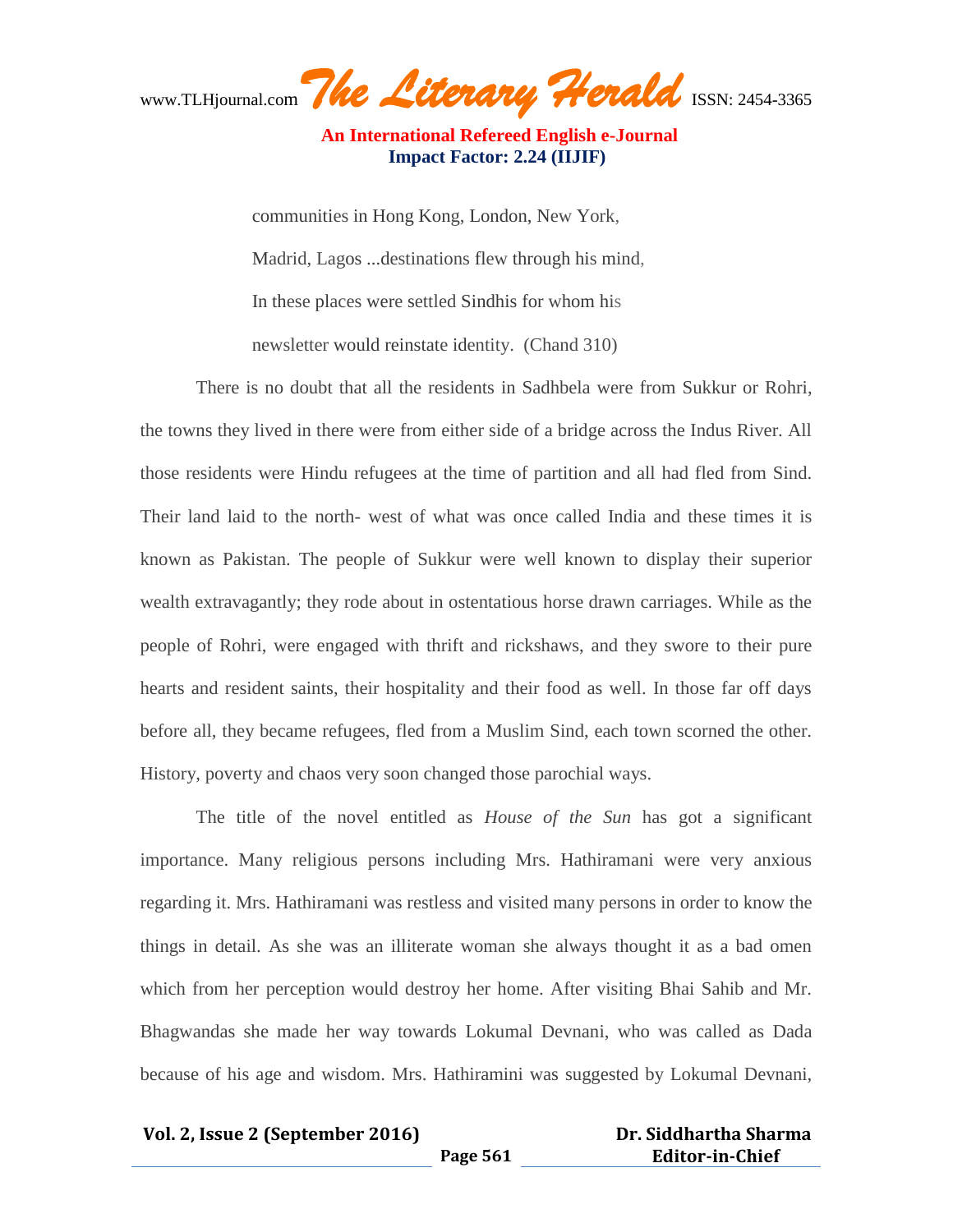www.TLHjournal.com The Literary Herald ISSN: 2454-3365

not to be superstitious because in the Gita it is written that, "The man who is ignorant, who has no faith, who is of a doubting nature, perishes. For the doubting soul there is neither this world nor the world beyond nor any happiness". ( Chand 44)

One of the prominent characters of the novel, Mr. Hathiramani, was an exjournalist who comically failed to re-create the glorious literary tradition of Sindh in translation. He stands out among his lowbrow and business-like brethren as a nice example of Anderson's bourgeois nationalist who can mobilize large reading publics in imagined communities, "exploiting cheap popular editions". (Anderson 40) As the astrological crisis blows over, his ideological position of a classic nineteenth-century bourgeois nationalist shifts towards a post-national perspective of a globalised era. Meira Chand represented, the nationalist's disillusionment, thus deconstructing the idea of an essential Sindhi identity and writing a genealogy of Sindhiness*.*

There are many prominent characters who sustain the culture of Sindh while living in Mumbai and Mr. Hathiramani was predominate among them. He did the work of protagonist and kept alive the culture, tradition, custom and other rituals of Sind. We notice his attempt to pass on his proposed work for the younger generation through his writing. In his diary, there is everything written which distinguished the Sindh from Mumbai in every aspect and respect. Like a model, he represents the whole community of Sindhis. Unfortunately, he was fed up from his illiterate wife who was superstitious from his perception. All her activities reflect her ignorance which embarrass him. She thought that the family of Mrs. Murjani had kept an evil eye on her family. She only believed in

**Page 562**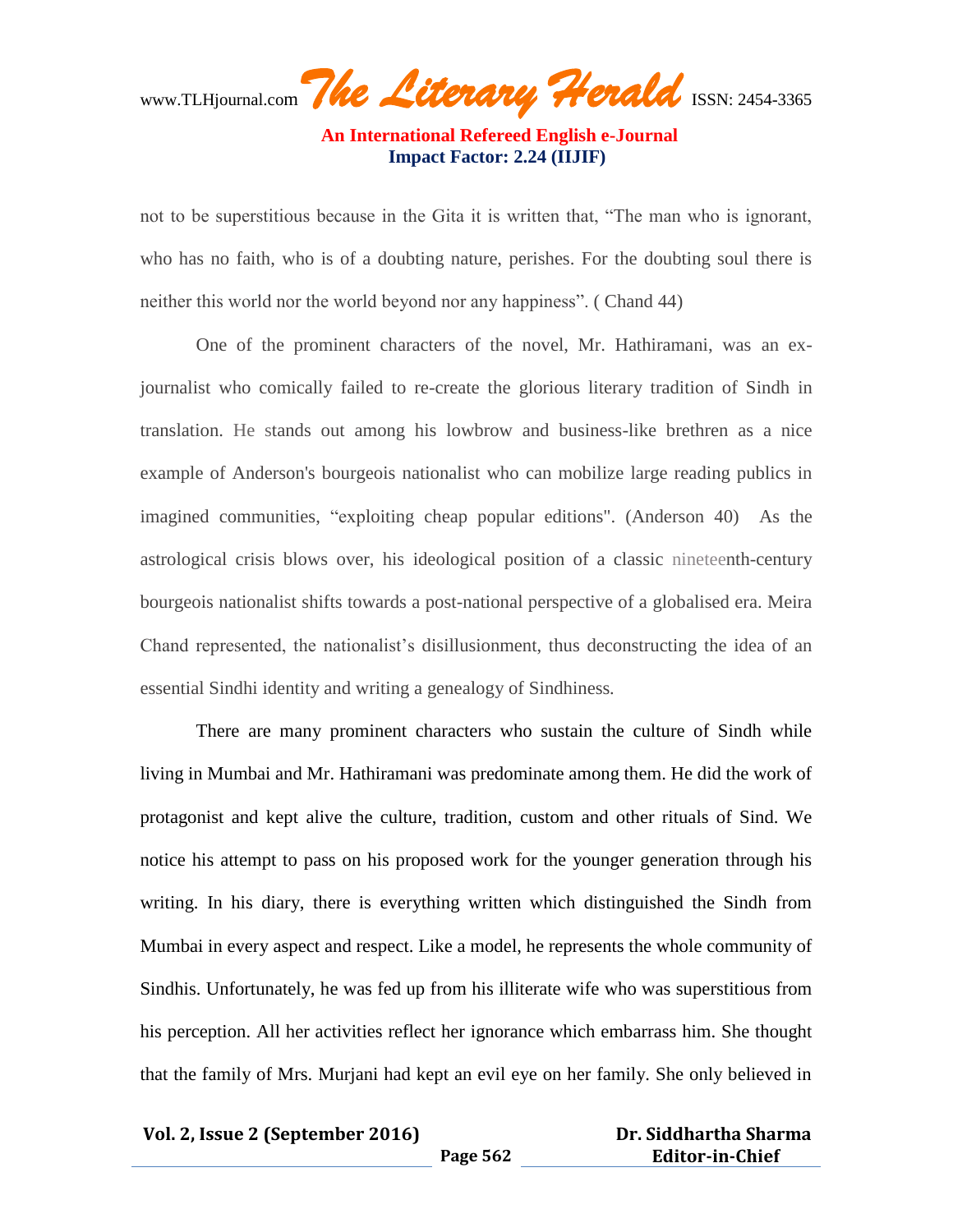www.TLHjournal.com The Literary Herald ISSN: 2454-3365

beliefs like a traditional woman. Her husband, on the other hand, always learnt and advised her not to be superstitious but believe in reality that is what life is all about. But she did not heed and carry on with her own thoughts. She had worn a sapphire which was given to her by Bhai Sahib in order to protect her family from Saturn. She remained ignorant through out the story and her views regarding education were to quote her husband as the best example whom she thought was polluted by it. She rebuked her servant, Raju not to get engrossed towards education as it only destroys. She thought, her husband was ruined by education and she did not want the same should happen with her servant. She suggested him to spend his life in other pursuits.

There are many issues which have been focused by Meira Chand. Her dexterity is worthy appreciating. She has dealt with every minor issue in such a way that a person can not resist himself from appreciating her. She has not demonstrated issues what other writers like Shobha De and Namita Gokhale depict in their vulgar ways. So, one should be thankful to her, for keeping herself as an exception. Her dexterity has given her characters a realistic touch. Refugees while migrating from Sindh to Mumbai felt nostalgic and this diasporic element has been nicely presented by her. No doubt, refugees lived a beautiful life in Mumbai, but still they missed their beautiful moments which they had spent in Sindh. Their life in Sindh was a sort of ecstasy for them.

To sum up, It may be said that Meira Chand, has magnificently depicted a portrayal of tough times of the Sindhi community. After getting married, she came to know from her husband the difficulties Sindhis had faced during the partition. Keeping

**Page 563**

| Dr. Siddhartha Sharma  |  |
|------------------------|--|
| <b>Editor-in-Chief</b> |  |